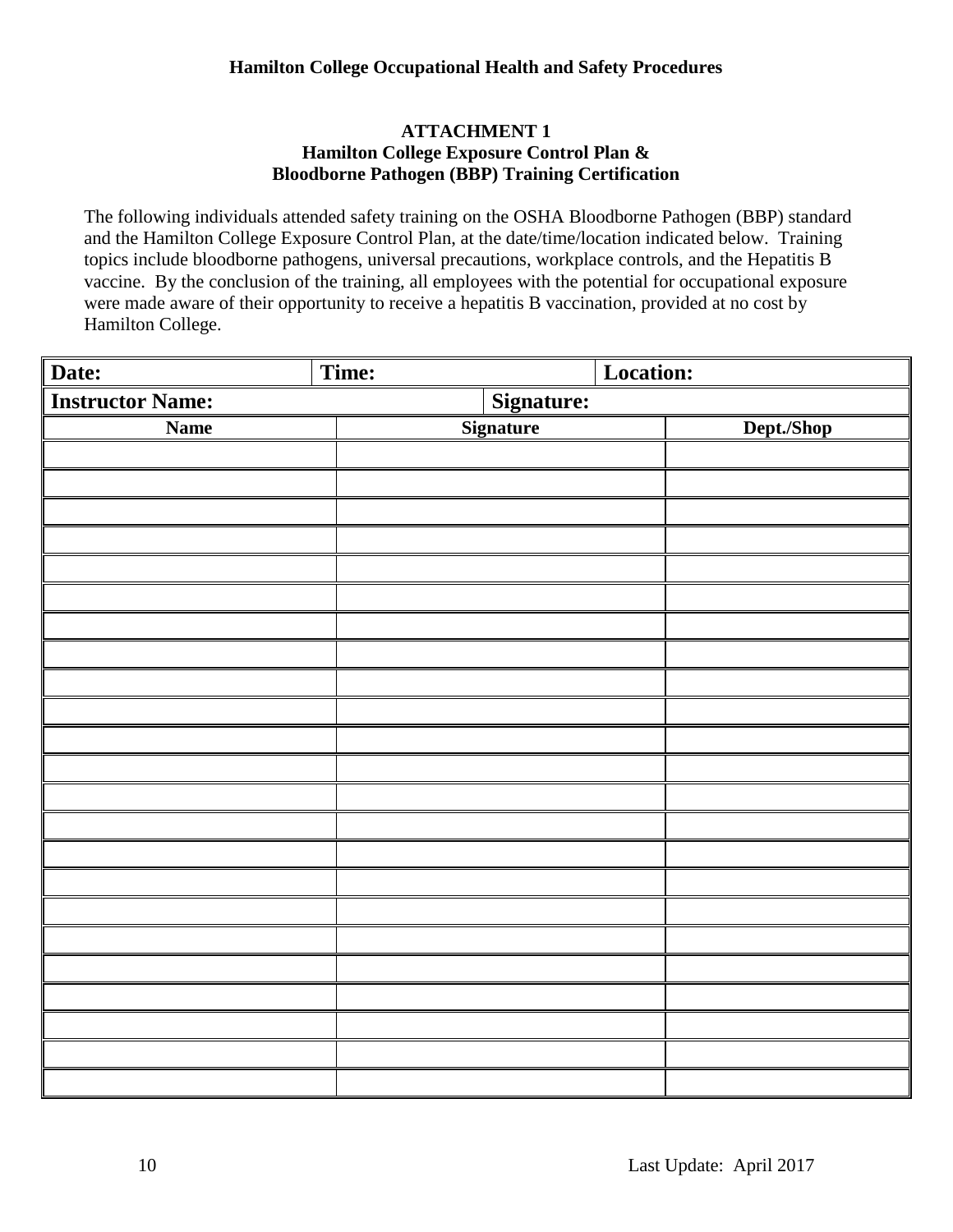## **ATTACHMENT 2 OSHA Bloodborne Pathogen Hepatitis B Vaccination & Declination Form**

| For Completion by the Employee:  |  |  |  |
|----------------------------------|--|--|--|
| <b>Employee Name</b>             |  |  |  |
| Social Security #                |  |  |  |
| Department                       |  |  |  |
| Date of Hire (for new employees) |  |  |  |

I have participated in training provided by Hamilton College that addresses the OSHA regulations on bloodborne pathogens, universal precautions and the Hepatitis B vaccine. Further, I understand that Hamilton College will offer the Hepatitis B vaccine to me at no cost.

### **At this time, my decision regarding the Hepatitis B vaccination is as indicated:**

*Yes*, I wish to receive the vaccination. I understand and commit to the full series of 3 injections.

| ______<br><b>Employee Signature</b> | Jote |
|-------------------------------------|------|
|                                     |      |

| For Completion by the Provider Administering the Hepatitis B Vaccine: |  |  |  |
|-----------------------------------------------------------------------|--|--|--|
| Dept. or Provider                                                     |  |  |  |
| Administering the Vaccine:                                            |  |  |  |
| <b>Employee Name</b>                                                  |  |  |  |
| Date of 1 <sup>st</sup> Shot                                          |  |  |  |
| Date of $2nd$ Shot                                                    |  |  |  |
| Date of $3rd$ Shot                                                    |  |  |  |

### **Hepatitis B Vaccine Declination Statement** *Employee Waiver of Immunization*

*No*, I do not need to receive the vaccination because I am presently vaccinated for the HBV. *(If known, please enter the date of your vaccination:*  $\rho$  **below.**  $\rho$  **Please sign below.** 

*No*, I do not want to receive the vaccination. I understand that I may change my mind and receive the vaccine at a later date. *(You must sign the declination statement below if you choose not to have the vaccination)* I understand that due to my occupational exposure to blood and other potentially infectious materials, I may be at risk of acquiring HBV infection. I have been given the opportunity to be vaccinated with Hepatitis B vaccine at no charge to myself. However, I decline Hepatitis B vaccination at this time. I understand that by declining this vaccine, I continue to be at risk of acquiring Hepatitis B, a serious disease. I also understand that if in the future I continue to have occupational exposure to blood or other potentially infectious materials and I want to be vaccinated with Hepatitis B vaccine, I can receive the vaccination series at that time, at no charge to me.

|                                | ________________ |
|--------------------------------|------------------|
| $- - - -$<br>---<br>້<br>----- | 1ot              |